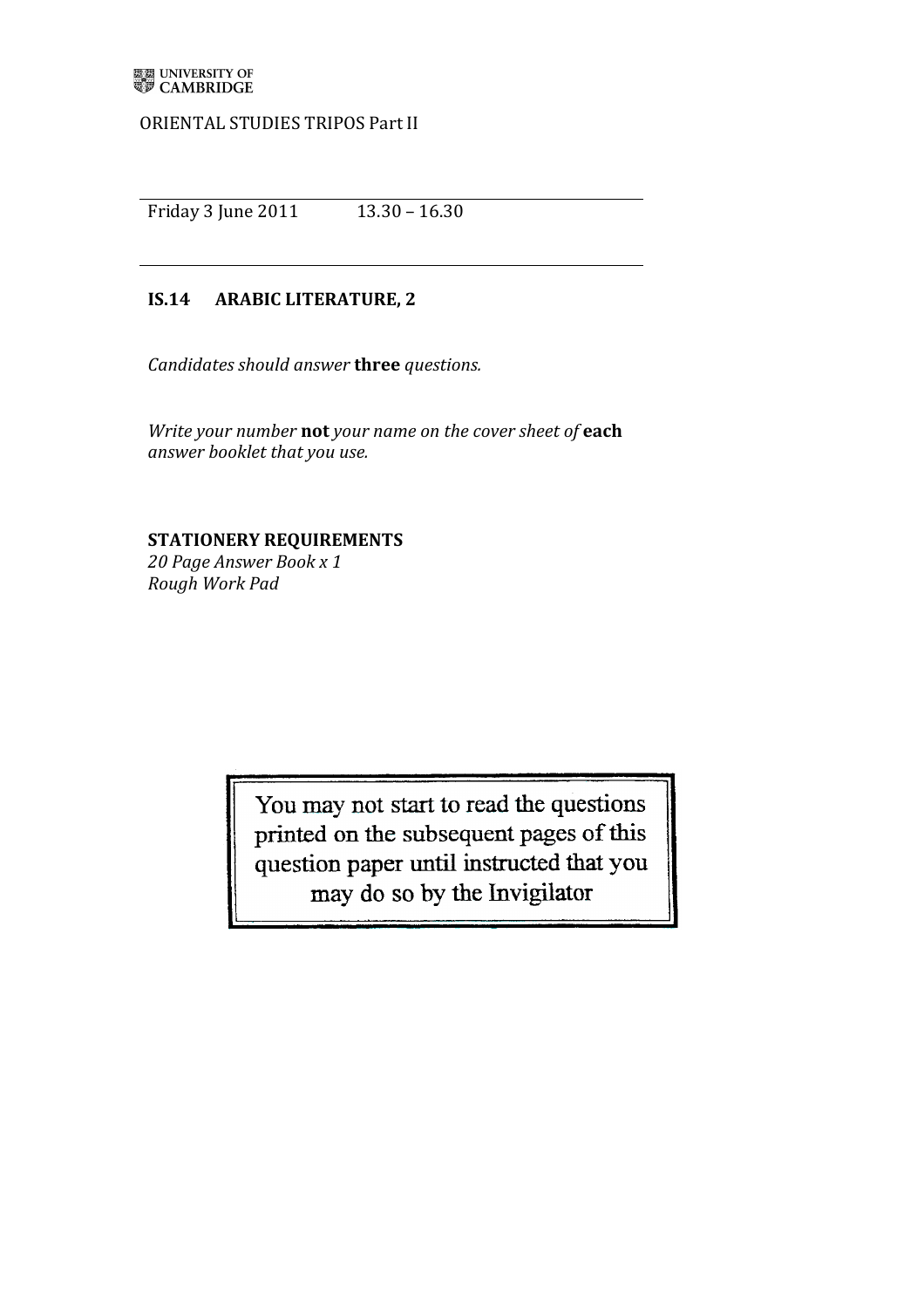*Candidates should attempt* **three** *of the following essay questions:*

1 Describe how, in terms of the texts you have read, classical Arabic philosophers view religion.

2 "Strauss's interpretation of Arabic philosophy is based on two assumptions: … that philosophers writing in Arabic worked in a hostile environment … and that they had to present their real philosophical views in disguise" (Dimitri Gutas). Discuss.

3 Account for the importance of the ideal of the 'divinization of man' in Greek and Arabic Neoplatonism.

4 Give an outline of al-Rāzī's ethics.

5 Is Ibn Ṭufayl's *Ḥayy ibn Yaqẓān* a work of political philosophy? Give reasons for your answer.

6 Describe how Leo Strauss and Muhsin Mahdi interpret the philosophical writings of al-Fārābī.

7 Ibn Rushd in his *Faṣl al-Maqāl* "urges that philosophy or wisdom … has the same intention with respect to governance as the Law, that both seek to provide for the wellbeing of all to the extent possible" (Charles Butterworth). Discuss.

8 How fair is it to describe Ibn Khaldūn's activities at the court of Tamerlane as the actions typical of a political pragmatist? Give reasons for your answer.

9 Explain the differences between Islamic political thought and Arabic political philosophy in terms of the classical Arabic texts you have read.